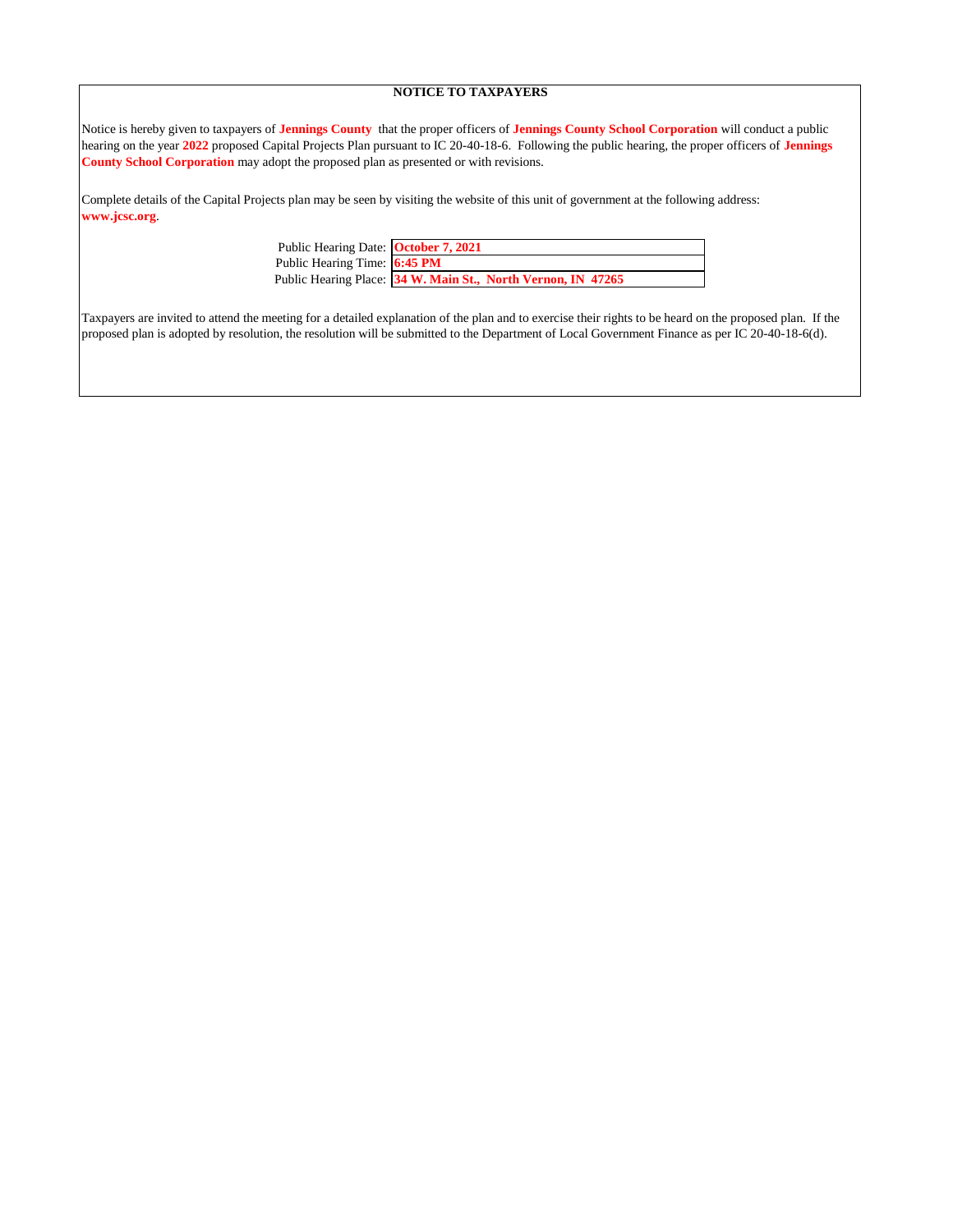Capital Project Plan Adoption Date:

# **10/28/2021**

|                  | <b>Asset Description*</b> | <b>Acquisition Amount</b> |
|------------------|---------------------------|---------------------------|
| $1\,$            | 1 Technology Vehicle      | 32,000.00<br>$\mathbb{S}$ |
| $\sqrt{2}$       | 5 School Buses            | 346,000.00<br>\$          |
| $\sqrt{3}$       | 2 Maintenance Vehicles    | 70,000.00<br>\$           |
|                  | 4 3 Office Copiers        | 45,000.00<br>$\mathbb{S}$ |
| $\sqrt{5}$       | 1 Zero-turn Mower         | 15,000.00<br>\$           |
| $\sqrt{6}$       |                           |                           |
| $\boldsymbol{7}$ |                           |                           |
| $\,8\,$          |                           |                           |
| $\boldsymbol{9}$ |                           |                           |
| $10\,$           |                           |                           |
| 11               |                           |                           |
| $12\,$           |                           |                           |
| 13               |                           |                           |
| 14               |                           |                           |
| 15               |                           |                           |
| $16\,$           |                           |                           |
| 17               |                           |                           |
| $18\,$           |                           |                           |
| 19               |                           |                           |
| 20               |                           |                           |
| $21\,$           |                           |                           |
| 22               |                           |                           |
| 23               |                           |                           |
| 24               |                           |                           |
| 25               |                           |                           |
| $26\,$           |                           |                           |
| 27               |                           |                           |
| 28               |                           |                           |
| 29               |                           |                           |
| 30               |                           |                           |

Note: The description may include a physical description of the asset and/or any applicable make, model, manufacturer, or VIN if applicable.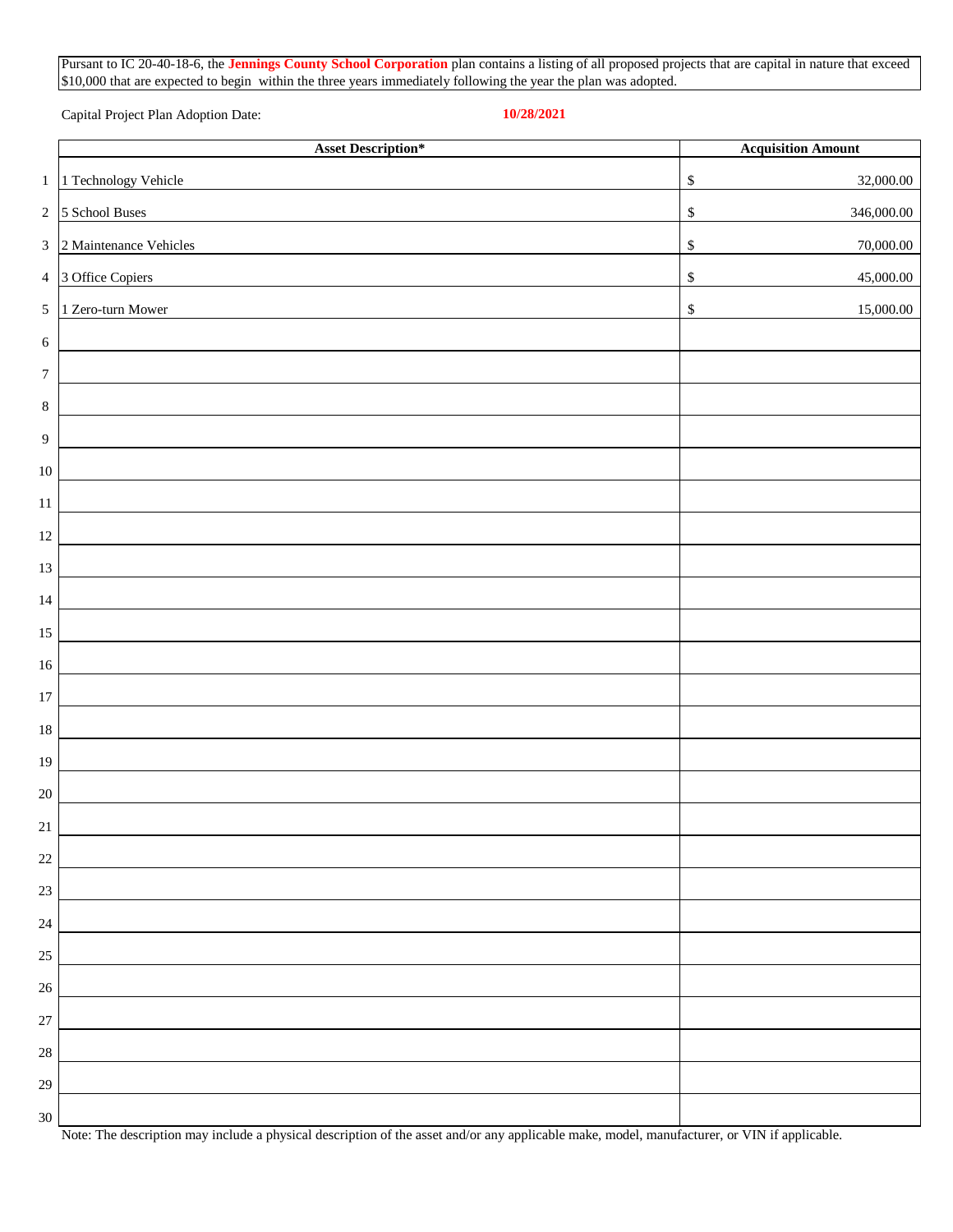Capital Project Plan Adoption Date: **10/28/2021**

|    |                                                                                   | <b>Estimated</b>  | <b>Estimated</b> | <b>Estimated</b>           |
|----|-----------------------------------------------------------------------------------|-------------------|------------------|----------------------------|
|    | <b>Project Description*</b>                                                       | <b>Start Date</b> | <b>End Date</b>  | <b>Project Cost</b>        |
|    | 1   District - General - Building Improvements & unexpected repairs               | 1/1/2022          | 12/31/2024 \$    | 525,000.00                 |
| 2  | District - Parking/Sidewalk - Asphalt & Concrete                                  | 1/1/2022          | 12/31/2024 \$    | 375,000.00                 |
| 3  | District - Floor - Flooring                                                       | 1/1/2022          | $12/31/2024$ \$  | 75,000.00                  |
| 4  | Central office-Make main entrance more secure                                     | 1/1/2022          | $12/31/2024$ \$  | 75,000.00                  |
| 5  | District - HVAC - Temperature Controls                                            | 1/1/2022          | $12/31/2024$ \$  | 250,000.00                 |
|    |                                                                                   |                   |                  |                            |
| 6  | BCE-New motorized bleachers for gym                                               | 1/1/2022          | $12/31/2024$ \$  | 35,000.00                  |
| 7  | BCE-New sign on highway                                                           | 1/1/2022          | 12/31/2024 \$    | 30,000.00                  |
| 8  | BCE - Floor - Gym Carpet                                                          | 1/1/2022          | $12/31/2024$ \$  | 40,000.00                  |
| 9  | BCE - General - Ceiling Tiles in Gym                                              | 1/1/2022          | 12/31/2024 \$    | 25,000.00                  |
|    | 10 BCE - Floor - Classroom Flooring                                               | 1/1/2022          | 12/31/2024 \$    | 15,000.00                  |
|    | 11 BCE - Lighting - Stage Lighting                                                | 1/1/2022          | $12/31/2024$ \$  | 15,000.00                  |
|    | 12 BCE - HVAC - Replace KC Aerco boilers & dual temperature pumps                 | 1/1/2022          | $12/31/2024$ \$  | 175,000.00                 |
|    | 13 BCE - HVAC - Replace single wall AHU's                                         | 1/1/2022          | $12/31/2024$ \$  | 200,000.00                 |
|    | 14 BCE - General - Replace original kitchen hood system                           | 1/1/2022          | $12/31/2024$ \$  | 150,000,00                 |
|    | 15 GCE-New PA/Intercom system                                                     | 1/1/2022          | 12/31/2024       | 25,000.00<br>-\$           |
|    | 16 GCE-Need Handicap door opener                                                  | 1/1/2022          | 12/31/2024       | 4,000.00<br>\$             |
|    | 17 GCE-Direct visibility into major hallways from secure vestibule.               | 1/1/2022          | 12/31/2024       | 6,000.00<br>\$             |
|    | 18 GCE - General - Replace old windows in courtyard                               | 1/1/2022          | 12/31/2024       | $\mathcal{S}$<br>20,000.00 |
|    | 19 $ GCE$ - requested that ceiling tiles be replaced in hallways.                 | 1/1/2022          | 12/31/2024       | 20,000.00<br>\$            |
|    | GCE - Floor - Flooring Replacement, Library, staff restroom, pe-office, restrooms |                   |                  |                            |
| 20 | in both KDG rooms.                                                                | 1/1/2022          | 12/31/2024 \$    | 25,000.00                  |

Additional sheets may be added if necessary Note: Project Description may include a description of the project including physical location, scope of work, and/or internal project name or tracking number.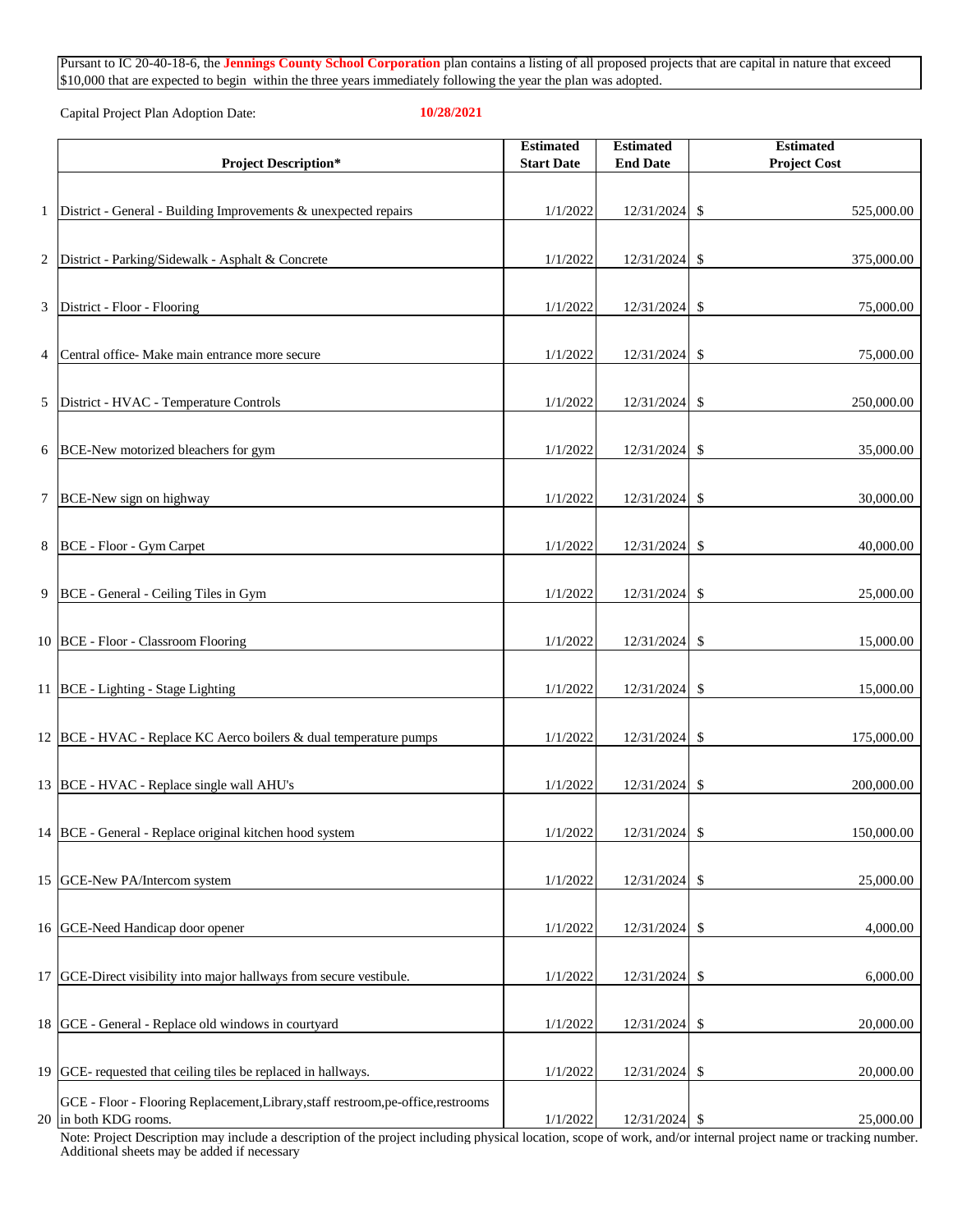Capital Project Plan Adoption Date: **10/28/2021**

|                                                                                    | <b>Estimated</b>  | <b>Estimated</b> | <b>Estimated</b>    |
|------------------------------------------------------------------------------------|-------------------|------------------|---------------------|
| <b>Project Description*</b>                                                        | <b>Start Date</b> | <b>End Date</b>  | <b>Project Cost</b> |
| 21   HE-Partitions in bathrooms need replaced $\&$ All student restrooms           | 1/1/2022          | $12/31/2024$ \$  | 25,000.00           |
|                                                                                    |                   |                  |                     |
| 22 HE - General - Cooler/Freezer                                                   | 1/1/2022          | 12/31/2024 \$    | 25,000.00           |
| 23 HE - Parking/Sidewalk - Parking lot flow study                                  | 1/1/2022          | 12/31/2024       | 20,000.00<br>-\$    |
|                                                                                    |                   |                  |                     |
| 24 HE - Floor - Carpet Office                                                      | 1/1/2022          | 12/31/2024 \$    | 20,000.00           |
| 25  HE - General - Repair or replace fence around playground                       | 1/1/2022          | 12/31/2024 \$    | 20,000.00           |
| 26 HE - Correct playground erosion                                                 | 1/1/2022          | 12/31/2024 \$    | 25,000.00           |
|                                                                                    |                   |                  |                     |
| 27 HE - Floor - Classroom in former computer lab needs flooring                    | 1/1/2022          | 12/31/2024       | 12,000.00<br>-\$    |
| 28 HE - General - New or repair movable wall on stage                              | 1/1/2022          | 12/31/2024       | 30,000.00<br>-\$    |
|                                                                                    |                   |                  |                     |
| 29 HE - General - New sound system or accustical panels in gym                     | 1/1/2022          | $12/31/2024$ \$  | 20,000.00           |
| JCEC-Security light in back parking lot. Most of our training's are in the evening |                   |                  |                     |
| 30 and the parking lot in the back is very dark.                                   | 1/1/2022          | 12/31/2024 \$    | 4,500.00            |
| 31 JCEC - Lighting - LED Lighting upgrade                                          | 1/1/2022          | 12/31/2024       | 100,000.00<br>-S    |
| 32 JCEC - General - Fire alarm panel upgrade                                       | 1/1/2022          | 12/31/2024 \$    | 25,000.00           |
|                                                                                    |                   |                  |                     |
| 33 JCEC-New blinds for the classrooms. The current blinds are in very bad shape.   | 1/1/2022          | $12/31/2024$ \$  | 10,000.00           |
| 34 JCHS- The original greenhouse circa 1996-1997 need new greenhouse.              | 1/1/2022          | $12/31/2024$ \$  | 150,000.00          |
|                                                                                    |                   |                  |                     |
| 35 JCHS - General - Main gym accustical paint                                      | 1/1/2022          | 12/31/2024 \$    | 30,000.00           |
| 36 JCHS - General - Casework Art FACS                                              | 1/1/2022          | 12/31/2024       | 450,000.00<br>-\$   |
|                                                                                    |                   |                  |                     |
| 37 JCHS - General - Urinal upgrades                                                | 1/1/2022          | 12/31/2024 \$    | 80,000.00           |
| 38 JCHS - General - Science room ceiling replacment and painting                   | 1/1/2022          | 12/31/2024 \$    | 20,000.00           |
|                                                                                    |                   |                  |                     |
| 39 JCHS - football pres box windows and counter top repair or replacment           | 1/2/2022          | $12/31/2024$ \$  | 10,000.00           |
| 40 JCHS - General - Water heater replacement                                       | 1/1/2022          | $12/31/2024$ \$  | 40,000.00           |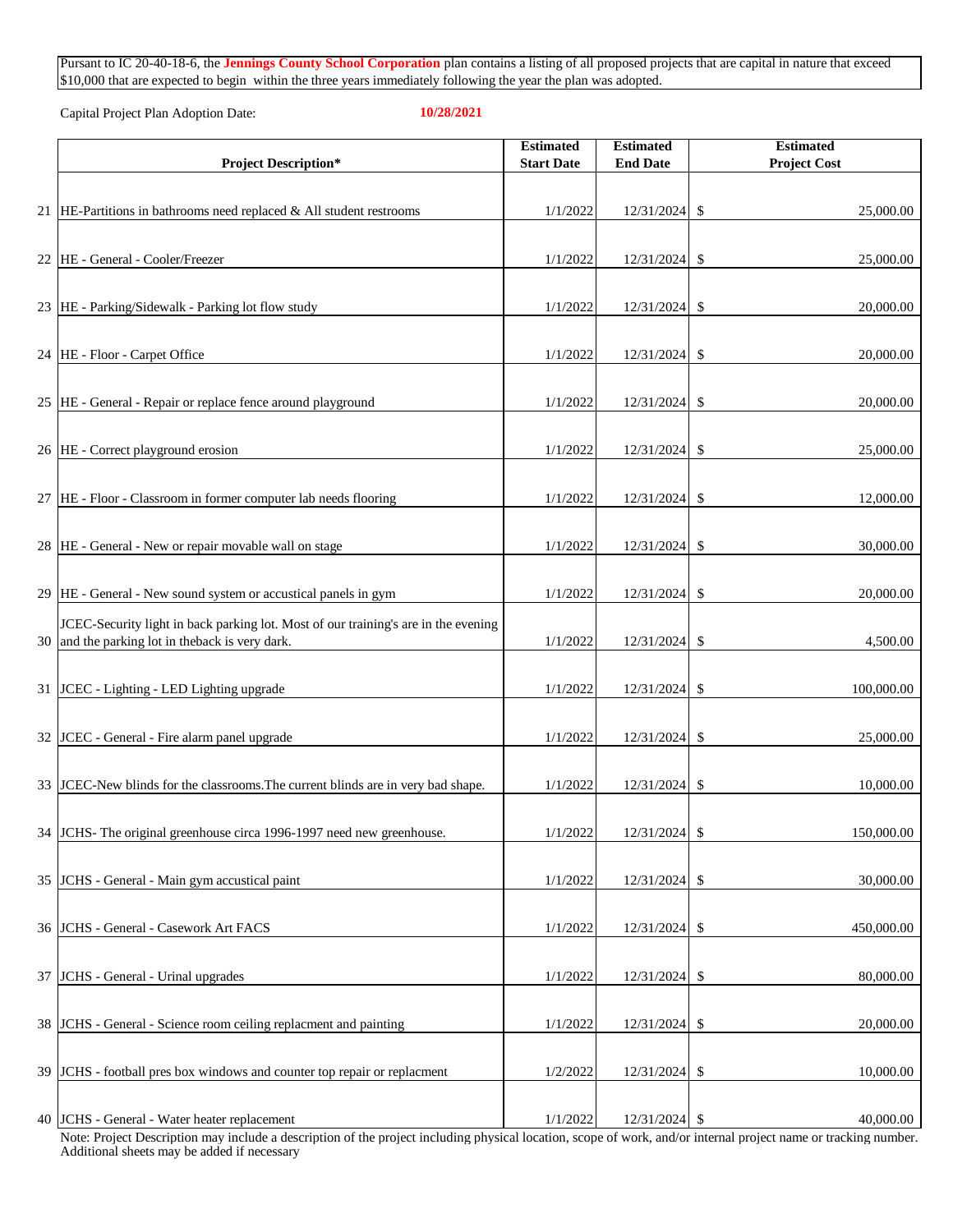Capital Project Plan Adoption Date: **10/28/2021**

|    |                                                                                                                                                      | <b>Estimated</b>  | <b>Estimated</b> | <b>Estimated</b>    |
|----|------------------------------------------------------------------------------------------------------------------------------------------------------|-------------------|------------------|---------------------|
|    | <b>Project Description*</b>                                                                                                                          | <b>Start Date</b> | <b>End Date</b>  | <b>Project Cost</b> |
| 41 | JCHS-Remove the glass wall on the west side of the cafeteria and add a block<br>wall in its place with windows at the top. This is a safety concern. | 1/1/2022          | 12/31/2024 \$    | 100,000.00          |
|    | 42 JCHS - General - Ceiling tile replacement, case work, floor covering                                                                              | 1/1/2022          | 12/31/2024       | 100,000.00<br>-\$   |
|    | 43 JCHS - HVAC - Replace Vo-Ag units and controls                                                                                                    | 1/1/2022          | 12/31/2024       | 150,000.00<br>-S    |
|    | 44 JCHS - General - New sliding gate to control traffic to back lot                                                                                  | 1/1/2022          | $12/31/2024$ \$  | 14,000.00           |
|    | 45 JCHS - HVAC - Replace band and choir units and controls                                                                                           | 1/1/2022          | 12/31/2024 \$    | 150,000.00          |
|    | 46 JCHS - General - Door for Entrance Q                                                                                                              | 1/1/2022          | 12/31/2024       | -\$<br>11,000.00    |
|    | 47 JCMS - New sidewalk on the east side of the drive going up the hill to NVE.                                                                       | 1/1/2022          | 12/31/2024       | 30,000.00<br>\$     |
|    | 48 JCMS - General - Volleyball system 8 new sleeves & 4 new game systems                                                                             | 1/1/2022          | 12/31/2024 \$    | 15,000.00           |
|    | 49 JCMS - General - Accoustical treatments both gym                                                                                                  | 1/1/2022          | 12/31/2024 \$    | 25,000.00           |
|    | 50 JCMS - General - PA System Intercom                                                                                                               | 1/1/2022          | 12/31/2024       | -S<br>40,000.00     |
|    | 51 JCMS - General - Elevator upgrade                                                                                                                 | 1/1/2022          | 12/31/2024       | 100,000.00<br>-S    |
|    | 52 JCMS - General - Pool filter & Mechanical room                                                                                                    | 1/1/2022          | $12/31/2024$ \$  | 200,000.00          |
|    | 53 JCMS PA new system for building                                                                                                                   | 1/1/2022          | $12/31/2024$ \$  | 50,000.00           |
|    | 54 JCMS PA system repair to gym system                                                                                                               | 1/1/2022          | $12/31/2024$ \$  | 10,000.00           |
|    | 55 JCMS add drive to front doors of building for Handicap (design fees)                                                                              | 1/1/2022          | 12/31/2024 \$    | 20,000.00           |
|    | 56 JCMS - General - Pool heater backup                                                                                                               | 1/1/2022          | $12/31/2024$ \$  | 20,000.00           |
|    | 57 JCMS-new lockers for male and female physical education locker rooms                                                                              | 1/1/2022          | 12/31/2024 \$    | 75,000.00           |
|    | 58 JCMS-New flooring & sound panels in band room                                                                                                     | 1/2/2022          | 12/31/2024 \$    | 35,000.00           |
|    | 59 JCMS new marquee                                                                                                                                  | 1/1/2022          | 12/31/2024       | 30,000.00<br>\$     |
|    | 60 JCMS-add glass wall in loft of Library                                                                                                            | 1/2/2022          | $12/31/2024$ \$  | 15,000.00           |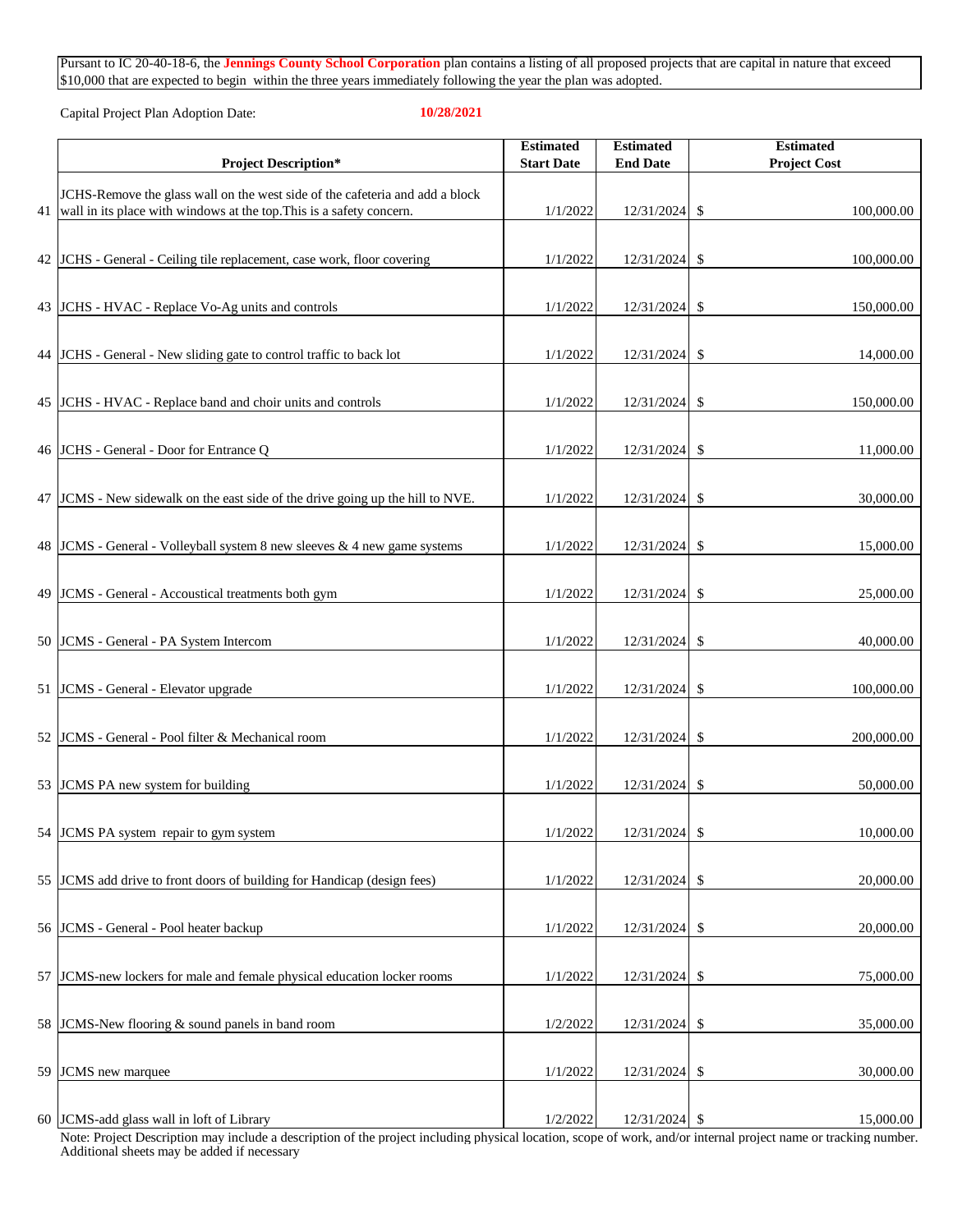Capital Project Plan Adoption Date: **10/28/2021**

|    |                                                                          | <b>Estimated</b>  | <b>Estimated</b> | <b>Estimated</b>    |
|----|--------------------------------------------------------------------------|-------------------|------------------|---------------------|
|    | <b>Project Description*</b>                                              | <b>Start Date</b> | <b>End Date</b>  | <b>Project Cost</b> |
| 61 | JCMS-new lockers for male and female athletic locker rooms               | 1/2/2022          | 12/31/2024 \$    | 75,000.00           |
|    |                                                                          |                   |                  |                     |
| 62 | JCMS - HVAC - Upgrade Vav boxes and controls                             | 1/1/2022          | 12/31/2024 \$    | 250,000.00          |
| 63 | JCMS - General - Sound system for small gym                              | 1/1/2022          | 12/31/2024       | -S<br>20,000.00     |
| 64 | JCMS - General - New stall petitions in girls restrooms in academic wing | 1/1/2022          | $12/31/2024$ \$  | 25,000.00           |
|    |                                                                          |                   |                  |                     |
|    | 65 NVE - Floor - Gym Carpet replacement with tile ?                      | 1/1/2022          | 12/31/2024 \$    | 45,000.00           |
|    | 66 NVE - General - Restroom upgrade                                      | 1/1/2022          | $12/31/2024$ \$  | 25,000.00           |
|    |                                                                          |                   |                  |                     |
| 67 | NVE - General - New play component for playground to replace old one     | 1/1/2022          | 12/31/2024       | 140,000.00<br>\$    |
|    | 68 NVE - General - Sinks & Vanities in Bldg 1                            | 1/1/2022          | 12/31/2024       | -S<br>35,000.00     |
|    |                                                                          |                   |                  |                     |
| 69 | NVE-New motorised bleachers for gym                                      | 1/1/2022          | $12/31/2024$ \$  | 100,000.00          |
|    | 70 NVE-White boards to replace old chalk boards throughout building      | 1/1/2022          | 12/31/2024 \$    | 15,000.00           |
|    |                                                                          |                   |                  |                     |
|    | 71 NVE - General - Replace urinals & toilets in Bldg 1 with water savers | 1/1/2022          | 12/31/2024       | 35,000.00<br>-S     |
|    | 72 NVE - Replace new inside walk in freezer and cooler & equipment       | 1/1/2022          | 12/31/2024 \$    | 50,000.00           |
|    |                                                                          |                   |                  |                     |
|    | 73 NVE - Floor - Flooring replacement as needed classrooms               | 1/1/2022          | $12/31/2024$ \$  | 25,000.00           |
|    | 74 NVE- add new blinds to classrooms building 1                          | 1/1/2022          | $12/31/2024$ \$  | 25,000.00           |
|    |                                                                          |                   |                  |                     |
|    | 75 SCE - Lighting - LED lighting - Section                               | 1/1/2022          | 12/31/2024 \$    | 252,000.00          |
|    | 76 SCE - Replace old boiler with new                                     | 1/1/2022          | 12/31/2024 \$    | 51,000.00           |
|    |                                                                          |                   |                  |                     |
| 77 | SCE - Install new ga-ga pit mat                                          | 1/2/2022          | 12/31/2024 \$    | 8,000.00            |
|    | 78 SCE- New fob reader added to door                                     | 1/1/2022          | 12/31/2024 \$    | 7,000.00            |
|    |                                                                          |                   |                  |                     |
|    | 79 SCE- Add gates and fencing around play ground                         | 1/2/2022          | 12/31/2024 \$    | 35,000.00           |
|    | 80 SCE - General - Generator replacement                                 | 1/1/2022          | 12/31/2024 \$    | 60,000.00           |